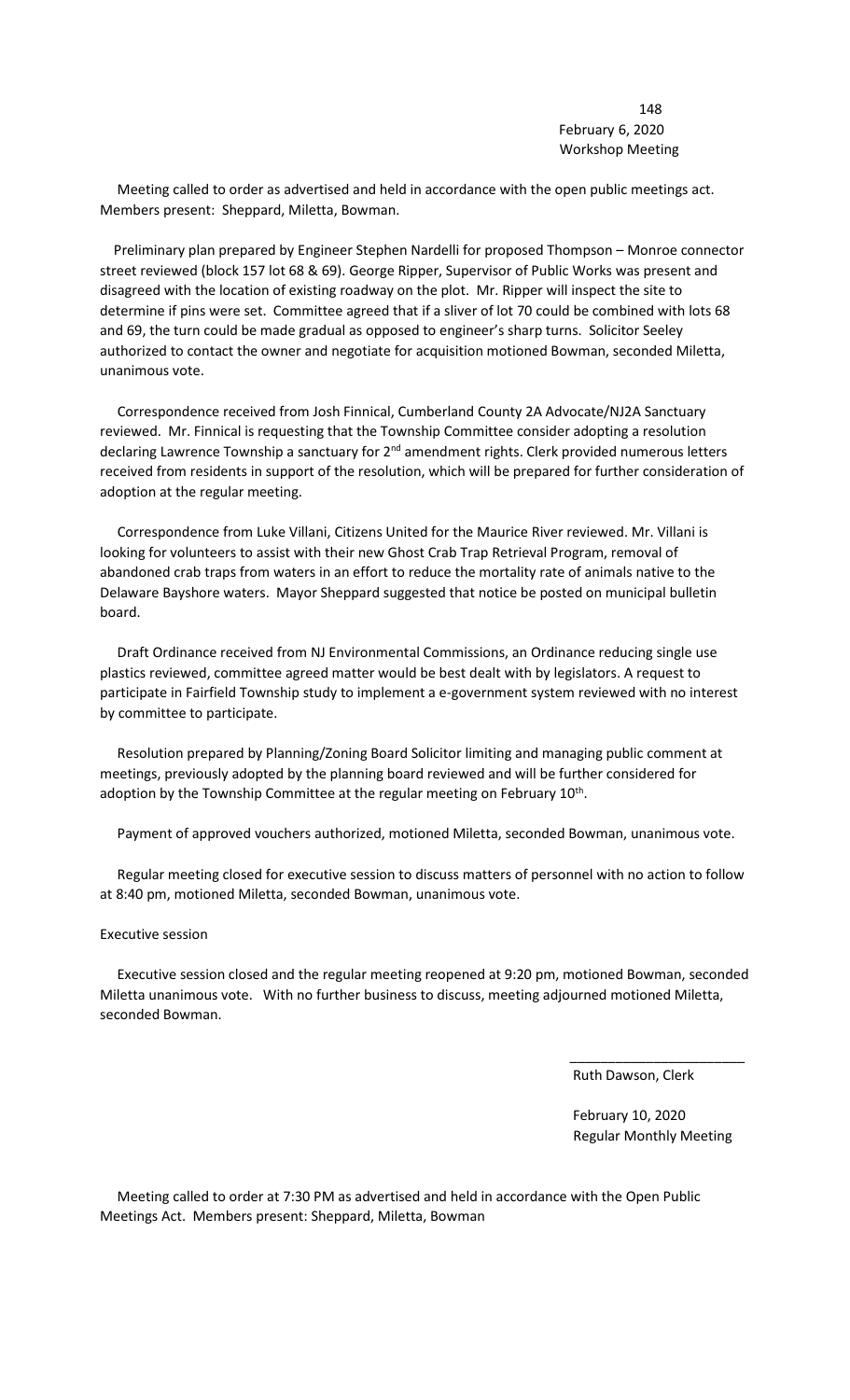## **February 10, 2020** 149 Continued

Following the Pledge of Allegiance, January 9<sup>th</sup>, 13<sup>th</sup> and 23 minutes approved motioned Bowman, seconded Miletta, unanimous vote. Reports for the month of December accepted, motioned Miletta, seconded Bowman, unanimous vote.

 Sheriff's Officer Craig Johnson was present and advised that the annual "get hooked on fishing, not drugs" fishing derby for children 12 years of age and under will be held on May 16<sup>th..</sup> beginning at 9:00 to noon with Community Day event to follow. There will be no rain date for derby as Officer Johnson explained that all supplies are donated and perishable. Any food items left over are donated to recreation. He advised that each child participating will get a free hot dog and drink. Last year 130 kids participated. The Sheriff's Department will also participate in Community Day events sponsoring various stations and activities. Mr. Johnson will return to provide update at March 9<sup>th</sup> meeting. Officer Johnson's request to conduct derby at lake approved, motioned Miletta, seconded Bowman, unanimous vote.

 Resolution 2020-18 Authorizing Inter-Local Services Agreement with Deerfield Township for Zoning/Code Enforcement Services approved, motioned Miletta, seconded Bowman, unanimous vote.

 The Lawrence Township Parade and Events Committee authorized to conduct a Memorial Day Parade approved pending County approval motioned Bowman, seconded Miletta, unanimous vote.

 Grace period for dog licensing extended to March 30, 2020 , licensing fees remain \$10.00/Spayed, Neutered and 13.00, Resolution 2020-20 approved, motioned Miletta, seconded Bowman, unanimous vote.

 Resolution 2020-21, Authorizing Tax Collector to issue check in the amount of \$4,300.00, premium bis, tax sale certificate 14-00058 not redeemed within five years approved, motioned Bowman, seconded Miletta, unanimous vote.

 Resolution 2020-22, Cancel unexpended dedicated balance, General Capital Improvement Authorization, Ordinance # 2019-414 Agriculture Museum/Addition to Senior Center, \$12,500 approved motioned Miletta, seconded Bowman, unanimous vote.

 Resolution 2020-23, Constitute 2020 Capital Budget by Inserting the Construction of a Historical Society Building, estimated cost \$250,000, \$12,500 from the Capital Improvement Fund and Debt Authorized in the amount of \$237,500, approved, motioned Bowman, seconded Miletta, unanimous vote.

 Cedarville Vol. Fire Dept authorized to conduct a parade on May 9, 2020 in celebration of their 100th anniversary and housing of new pumper truck, Resolution 2019-24, approved motioned Miletta, seconded Bowman, unanimous vote.

 Ordinance 2020-416, Bond Ordinance Providing for the Construction of a Historical Society Building, Appropriation \$250,000 Therefor and Authorizing \$237,500 in Bonds or Notes approved on first reading, motioned Bowman, seconded Miletta, unanimous vote. Further consideration of final adoption will take place following a public hearing to be held at the regular meeting of March 9.

 An Ordinance Establishing the Salaries and Wages for the Employees and Officers of the Township of Lawrence, Ordinance No. 2019-417, approved on first reading motioned Miletta, seconded Bowman, unanimous vote. Again, further consideration will be given following a public hearing to be held at the March 9<sup>th</sup> meeting.

 Certificate of Determination and award presented in accordance with the local bond law, \$699,000 Principal, interest rate 2% maturing 2/5/2021, accepted, motioned Bowman, seconded Miletta, unanimous vote.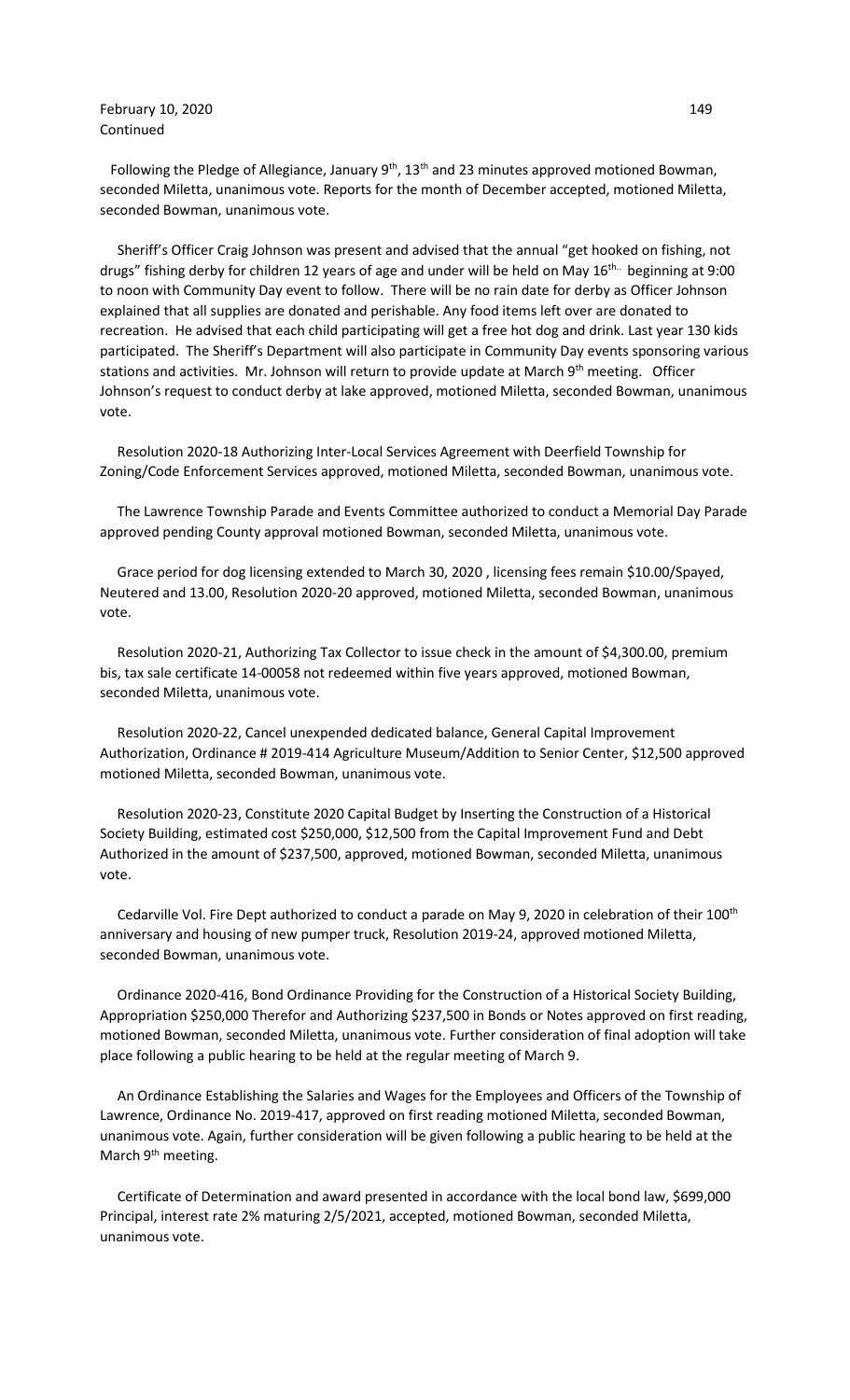## **February 10, 2020** 150 Continued

 There were a number of residents in attendance in support of Resolution 2020-25, A Resolution Declaring Lawrence Township a Second Amendment Township. Mayor Sheppard opened the floor for public comment on the resolution. John Tisa appeared as spokesman for the group. Mr. Tisa advised that the group present were gun owners, collectors, patriots and good citizens in support of the resolution. He asked that the committee also support the resolution and send a message to Trenton that we will not stand for oppression of gun rights in this township. He thanked the committee for what they do and was seated. Receiving no additional comments, the floor was closed and Mayor Sheppard read the resolution. The resolution was approved motioned Bowman, seconded Miletta, unanimous roll call vote.

 Resolution 2020-26, Managing public comment at public meetings, permitting all parties an opportunity to participate a limiting the duration to five minutes per speaker approved, motioned Miletta, seconded Bowman, unanimous vote.

 Payment of additional approved vouchers authorized, motioned Miletta, seconded Bowman, unanimous vote.

 Ordinance No. 2020-418, Property Tax Abatement Ordinance approved on first reading motioned Bowman, seconded Miletta, unanimous vote. Public hearing prior to further consideration for final adoption will take place at the regular meeting of March 9<sup>th</sup>. Mayor Sheppard explained that the ordinance was adopted some years ago, but it has to be renewed periodically. This ordinance provides that taxes on new construction of commercial building be phased in over a five- year period to encourage people to reinvest in the community.

 Committee comments: Committeeman Bowman stated that it was good to see so many residents in attendance.

 Floor opened for public comment: Mr. Lester Woody thanked the committee for purchasing heater to be installed at Commodities Building. Mayor Sheppard thanked him and his group of volunteers for running the program.

 Resident Tina Miller stood and requested a unredacted copy of her tax bill that shows how much she pays towards the Convenience Center which she stated she is not allowed to use, and questioned why stickers are not mailed with tax bills. Mr. Miletta advised that a motor vehicle registration is required to get the sticker. She stated that her son came in with two bags of trash in a new pick up without a sticker and was refused to dump. She stated that the attendant gave him a hard time and shouted at him, does a terrible job. Resident Leonard Willis was in the audience and stated that the employees there do a great job. Mr. Miletta stated that all he had to do was present his registration and request a new sticker. Mr. Bowman stated that prior to enforcing stickers/hang tags, people from Bridgeton and other towns were coming in, especially on Thursday evenings due to the late hour of operation. Mr. Miletta stated that by no means is it free to dispose of trash. Residents must have tag to enter the Convenience Center, and all you have to do is produce auto registration to get tag. Mr. Bowman stated that some years ago the committee looked in to curb side trash pick up and the cost was over \$300,000. Right now the budget to operate the Convenience Center is a little over \$100,000. Attendants are doing a great job prohibiting out of towners. Resident Tara Kunkle stated that she has a company logo on her SUV and was denied access. Her daughter has farmer tags and was also turned away. She questioned what her options are. Mr. Bowman advised that the County Health Dept. and DEP regulations prohibit commercial and farm use vehicles access, but the Township did negotiate with the Health Dept to allow farm use vehicles access if attendant confirms disposal is residential household trash. Mayor Sheppard stated that each residence is entitled to get the sticker/tag to dispose of residential house hold trash during normal business hours at the Convenience Center.

 Receiving no additional comments, floor was closed and meeting adjourned 8:05 pm motioned Miletta, seconded Bowman.

 $\overline{\phantom{a}}$  , and the contract of the contract of the contract of the contract of the contract of the contract of the contract of the contract of the contract of the contract of the contract of the contract of the contrac

Ruth Dawson, Clerk